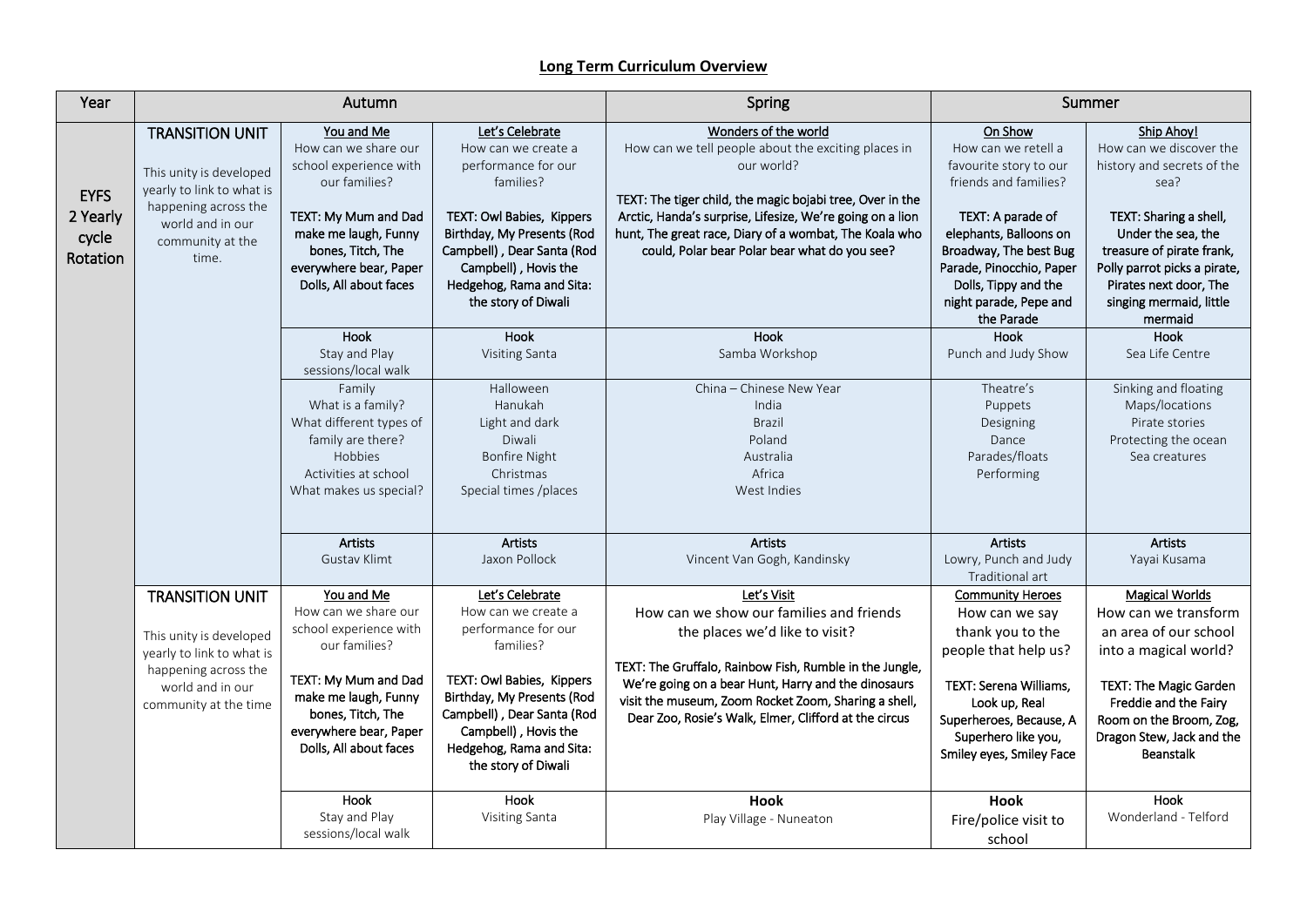|                   |                                                                                   | Artists                                                | Artists                                                | <b>Artists</b>                                    | Artists                                              | <b>Artists</b>                                        |
|-------------------|-----------------------------------------------------------------------------------|--------------------------------------------------------|--------------------------------------------------------|---------------------------------------------------|------------------------------------------------------|-------------------------------------------------------|
|                   |                                                                                   | Picasso                                                | Jaxon Pollock, Kandinsky                               | Vincent Van Gogh, Mondrian                        | Banksy                                               | Alma Thomas                                           |
|                   |                                                                                   | Family                                                 | Halloween                                              | At the farm                                       | Fire                                                 | Fairy worlds                                          |
|                   |                                                                                   | What is a family?                                      | Hanukah                                                | In the Jungle                                     | Police                                               | Gnomes and Pixies                                     |
|                   |                                                                                   | What different types of                                | Light and dark                                         | Under the Sea                                     | Ambulance                                            | Magic                                                 |
|                   |                                                                                   | family are there?                                      | Diwali                                                 | At the circus                                     | Local heroes                                         | Make Believe                                          |
|                   |                                                                                   | Hobbies                                                | Bonfire Night                                          | In Space                                          | Key workers                                          | Creativity and Imagination                            |
|                   |                                                                                   |                                                        |                                                        |                                                   |                                                      |                                                       |
|                   |                                                                                   | Activities at school                                   | Christmas                                              | In a Forest                                       | Who helps us at home?                                | Protecting and being                                  |
|                   |                                                                                   | What makes us special?                                 | Special times /places                                  | At the zoo                                        |                                                      | proud of an area they                                 |
|                   |                                                                                   |                                                        |                                                        |                                                   |                                                      | create                                                |
|                   |                                                                                   |                                                        |                                                        | <b>Really Rural, Utterly Urban</b>                |                                                      |                                                       |
|                   | We Are Family<br><b>TRANSITION UNIT</b>                                           |                                                        |                                                        | Feeling hot, hot, hot or cold, cold, cold!        |                                                      |                                                       |
|                   | How can we create a gallery of ourselves?                                         |                                                        | How can we produce a locally sourced traditional       | How can we protect animals around the world?      |                                                      |                                                       |
|                   | This unity is developed                                                           |                                                        | (History/Art)                                          | breakfast for our family?                         | (Geography/Art)                                      |                                                       |
|                   | yearly to link to what is                                                         |                                                        |                                                        | (Geography/DT - Food)                             |                                                      |                                                       |
| Year 1            | happening across the                                                              |                                                        | TEXT: The Big Book of Families, Monkey Puzzle, The     |                                                   |                                                      | TEXT: The Ugly Five (Julia Donaldson), Giraffes Can't |
|                   | world and in our                                                                  |                                                        | Gingerbread Man, The Big Bag of Worries                | TEXT: Farmyard Hullabaloo, Farmer Duck, Chicken   |                                                      | Dance (Giles Andreae In Arctic Waters (Laura          |
|                   |                                                                                   |                                                        |                                                        | Licken, The Enormous Turnip, Little Red Hen       | Crawford), The Rainbow Bear (Michael Morpugo), Dot   |                                                       |
|                   | time.                                                                             | community at the                                       |                                                        |                                                   |                                                      | in the snow, Lars the Polar Bear                      |
|                   |                                                                                   | Hook                                                   |                                                        | Hook                                              | <b>Hook</b>                                          |                                                       |
|                   |                                                                                   | Local Artist/Workshop/People in Portraits (Aston Hall) |                                                        | Essington Fruit Farm/Supermarket Visit            | Safari Park                                          |                                                       |
|                   |                                                                                   |                                                        |                                                        |                                                   |                                                      |                                                       |
|                   | Science - Animals - humans (body parts/senses)                                    |                                                        | Science - Plants; naming, labelling and growing        | Science - Animals; naming, describing, labelling, |                                                      |                                                       |
|                   |                                                                                   |                                                        |                                                        | Animals; simple life cycles, habitats             | grouping and comparing, habitats and food chains     |                                                       |
|                   | Computing - Creating a cartoon, Animated characters, Animations                   |                                                        |                                                        |                                                   |                                                      |                                                       |
|                   |                                                                                   |                                                        | Computing - Podcasts, pictograms                       |                                                   | Computing - Video, Robot maze game                   |                                                       |
|                   |                                                                                   |                                                        |                                                        |                                                   |                                                      |                                                       |
|                   | <b>Artists</b>                                                                    |                                                        |                                                        | DT                                                | Artists                                              |                                                       |
|                   | Leonardo Da Vinci, Andy Warhol, Aboriginal art, Picasso,                          |                                                        | Giuseppe Acrimboldo, Food Tecnology                    | Henri Rousseau                                    |                                                      |                                                       |
| Year <sub>2</sub> |                                                                                   | <b>TRANSITION UNIT</b><br>Sparks Will Fly              |                                                        | <b>Honouring Heroes</b>                           | <b>Buckets, Spades and Umbrellas</b>                 |                                                       |
|                   | How can we teach our families to be safe at home?                                 |                                                        | How can we share the impact of heroes past and         | How can we make a product to use at the beach?    |                                                      |                                                       |
|                   | This unity is developed<br>(History/Art)                                          |                                                        | present and inspire others to be heroes?               |                                                   | (Geography/DT)                                       |                                                       |
|                   | yearly to link to what is                                                         |                                                        | (History/Art)                                          |                                                   |                                                      |                                                       |
|                   | happening across the<br>TEXT: Toby and the Great Fire of London, The Baker's      |                                                        |                                                        |                                                   | TEXT: The Lighthouse Keeper's(Rhonda Armitage),      |                                                       |
|                   | world and in our<br>Boy and the Great Fire of London, Song London's               |                                                        | TEXT: Anzac Puppy, War Horse, Influential Individuals, |                                                   | Flotsam, Commotion in the Ocean, At the Beach, seven |                                                       |
|                   | <b>Burning, Diary Extracts http://www.pepys.infollegy.com</b><br>community at the |                                                        | Famous scientists, The diary of Anne Frank, Children   |                                                   | little mice go to the beach, Bats at the Beach       |                                                       |
|                   | time.                                                                             | Visual Literacy - Pudding Lane Literacy Shed           |                                                        | and the blitz                                     |                                                      |                                                       |
|                   |                                                                                   | Hook                                                   |                                                        | <b>Hook</b>                                       | Hook                                                 |                                                       |
|                   |                                                                                   |                                                        | <b>Blakesley Hall</b>                                  | Cannock Chase Museum                              |                                                      | Visit to the seaside                                  |
|                   |                                                                                   |                                                        |                                                        |                                                   |                                                      |                                                       |
|                   | Science - Living things and their habitats                                        |                                                        | Science - Animals including humans                     |                                                   | Science - Plants, Everyday materials                 |                                                       |
|                   |                                                                                   |                                                        |                                                        |                                                   |                                                      |                                                       |
|                   | Computing - Interactive Image, photoshopping, stop motion animation               |                                                        | Computing - Venn diagram, Robot Helper                 | Computing - Knock knock joke, Masking storytime   |                                                      |                                                       |
|                   | <b>Artists</b>                                                                    |                                                        |                                                        | <b>Artists</b>                                    | DT                                                   |                                                       |
|                   | David Best, Jan Griffier                                                          |                                                        | Propaganda Poster art, Henry Moore                     | Product Design                                    |                                                      |                                                       |
|                   | <b>TRANSITION UNIT</b>                                                            |                                                        | Catastrophe!                                           | Deep Water                                        |                                                      | It's All Greek to Me                                  |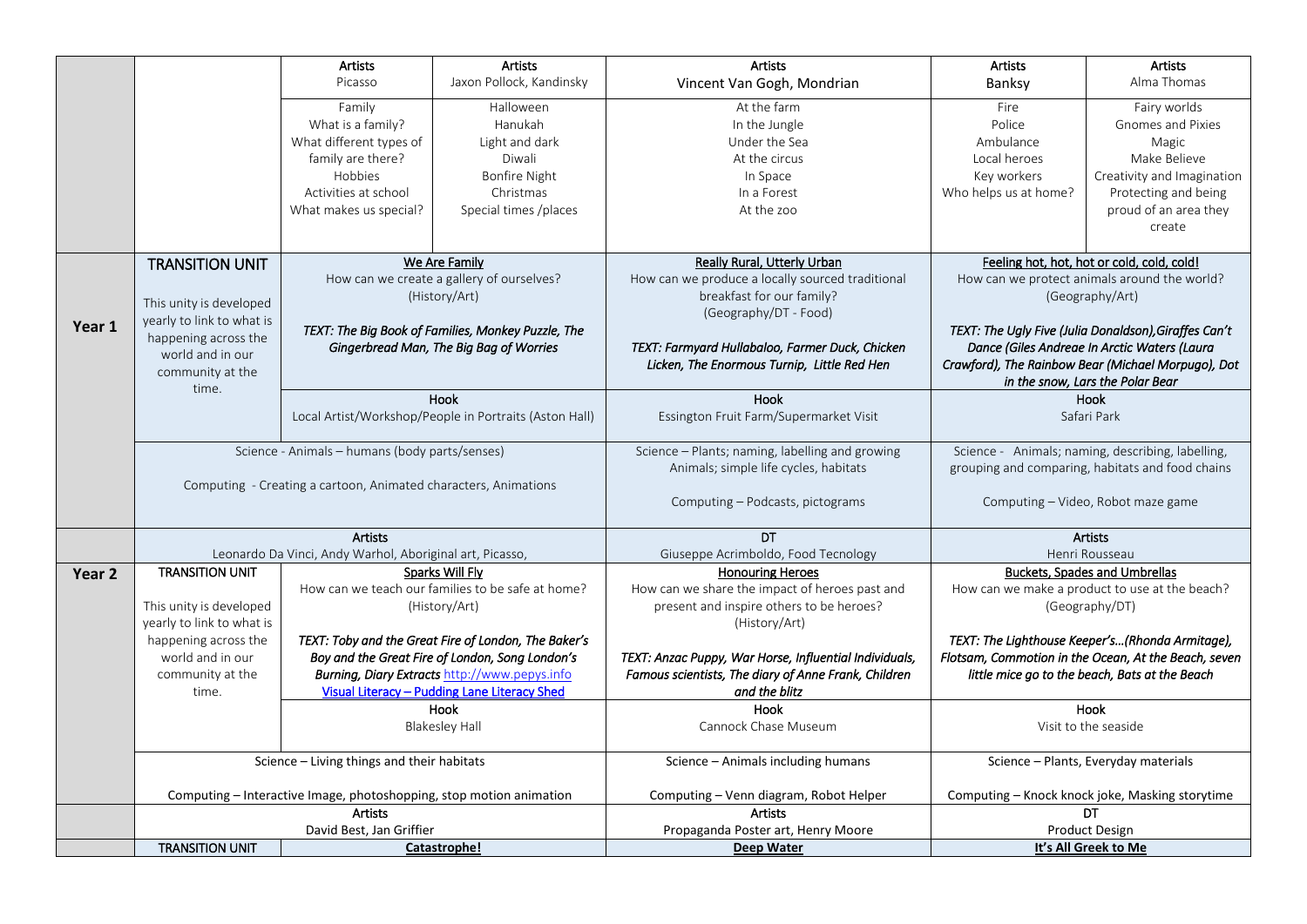| Year 3 |                                                      | How can we help those affected by?                                                             | How can we have a positive impact on our                  | How can we celebrate sporting traditions of the                 |  |
|--------|------------------------------------------------------|------------------------------------------------------------------------------------------------|-----------------------------------------------------------|-----------------------------------------------------------------|--|
|        | This unity is developed                              | (Geography/DT)                                                                                 | waterways?                                                | past?                                                           |  |
|        | yearly to link to what is<br>happening across the    |                                                                                                | (Geography/Art)                                           | (History/DT/PE)                                                 |  |
|        | world and in our                                     | TEXT: Escape from Pompei, Pompeii, Natural<br>Disasters, Everything Volcanoes and Earthquakes, | TEXT: Deep Water, A river, River Stories, Rhodry's        | TEXT: Hopeless Heroes- Here comes Hercules, Icarus              |  |
|        | community at the                                     | Newspapers/stories about real world disasters at                                               | Canal Boat Adventure, Journey to the last river,          | is Ridiculous, Greek Myths, The Olympics                        |  |
|        | time.                                                | current time                                                                                   |                                                           |                                                                 |  |
|        |                                                      | Hook                                                                                           | Hook                                                      | Hook                                                            |  |
|        |                                                      | Science day - Making volcanoes and explosions, flood                                           | Dudley Canal Tunnels                                      | Visit from sporting heroes/sporting event                       |  |
|        |                                                      | defences and earthquakes                                                                       |                                                           |                                                                 |  |
|        |                                                      | Science - Rocks                                                                                | Science - Plants, Animals including humans                | Science - Light, Forces                                         |  |
|        | Computing - Making a 360 image, animation            |                                                                                                | Computing- Story Graphs, Digital comic                    | Computing - Historical scenes, network explorer                 |  |
|        | <b>DT</b>                                            |                                                                                                | <b>Artists</b>                                            | <b>DT</b>                                                       |  |
|        |                                                      | Creating defences against disasters                                                            | Monet, Canal Folk art                                     | Sculpture and design Olympic awards                             |  |
|        |                                                      |                                                                                                |                                                           |                                                                 |  |
| Year 4 | <b>TRANSITION UNIT</b>                               | <b>Romans in Britain</b>                                                                       | <b>Around the World in 80 Beats</b>                       | <b>The Toymaker's Apprentice</b>                                |  |
|        |                                                      | How can we recreate a Roman banquet?                                                           | How can we represent music from around the world?         | How can we create a toy to encourage                            |  |
|        | This unity is developed<br>yearly to link to what is | (History/DT)                                                                                   | (Geography/Music/Digital Art/DT)                          | communication between younger children?                         |  |
|        | happening across the                                 | TEXT: Empire's End - A Roman Story by Leila                                                    | TEXT: The Boy Who Biked the World (x 3 books),            | (History/DT)                                                    |  |
|        | world and in our                                     | Rasheed, Queen of Darkness, Celtic and Roman                                                   | Visual Literacy - Coco, The Literacy Shed Resources -     |                                                                 |  |
|        | community at the                                     | myths/legends, Julius Caesar (adapted Shakespeare                                              | Stories from other cultures, include a narrative from     | <b>TEXT: The Toymaker's Apprentice, Pinocchio</b>               |  |
|        |                                                      |                                                                                                |                                                           |                                                                 |  |
|        | time.                                                | story)                                                                                         |                                                           |                                                                 |  |
|        |                                                      | <b>Hook</b>                                                                                    | another culture e.g. Mufaro's Beautiful Daughters<br>Hook | <b>Hook</b>                                                     |  |
|        |                                                      | Wroxeter Roman City, Shropshire                                                                | <b>Musical Experience</b>                                 | Toy Workshop/Childhood Museum                                   |  |
|        |                                                      | Science - States of Matter                                                                     | Science - Electricity, Living Things and Habitats         | Science - Animals including humans, sound                       |  |
|        |                                                      |                                                                                                |                                                           |                                                                 |  |
|        |                                                      | Computing - Dynamic Video, understanding the internet, Online questionnaire                    | Computing - Movie Soundtrack, Robot Orchestra             | Computing - Digital posters, Dynamic video, Games<br>controller |  |
|        |                                                      | DT                                                                                             | <b>Artists</b>                                            | DT                                                              |  |
|        |                                                      | Food Technology                                                                                | Frida Kahlo, Winslow Homer                                | Product development - designing a toy                           |  |
| Year 5 | <b>TRANSITION UNIT</b>                               | <b>Space Infinity!</b>                                                                         | Food v Man                                                | <b>Awesome Egyptians</b>                                        |  |
|        |                                                      | Can we code to create a space game?                                                            | How can we promote Fairtrade through a healthy            | How can we immerse an audience in an Egyptian                   |  |
|        | This unity is developed                              | (History/Art)                                                                                  | tuckshop?                                                 | experience?                                                     |  |
|        | yearly to link to what is                            |                                                                                                | (Design technology)                                       | (DT and History-Egyptians)                                      |  |
|        | happening across the                                 | TEXT: Cosmic, Hidden Figures (Margot Shetterly),                                               |                                                           |                                                                 |  |
|        | world and in our                                     | <b>Curiosity (Markus Motum)</b>                                                                | TEXT: THE RAINFOREST, THE EXPLORER, The                   | TEXT: Secrets of a Sun king.                                    |  |
|        | community at the time                                |                                                                                                | <b>Vanishing</b>                                          | The Magic and the Mummy, Time Hunters - The                     |  |
|        |                                                      |                                                                                                | <b>Rainforest by Richard Platt</b>                        | Egyptian Curse Egyptology- Search for the Tomb of               |  |
|        |                                                      |                                                                                                |                                                           | Osiris.                                                         |  |
|        |                                                      |                                                                                                |                                                           | Dk Eyewitness Books.                                            |  |
|        |                                                      | <b>Hook</b>                                                                                    | <b>Hook</b>                                               | <b>Non-fiction books Ancient Egyptians</b><br><b>Hook</b>       |  |
|        |                                                      | Space Museum                                                                                   | The Ministry of Chocolate                                 |                                                                 |  |